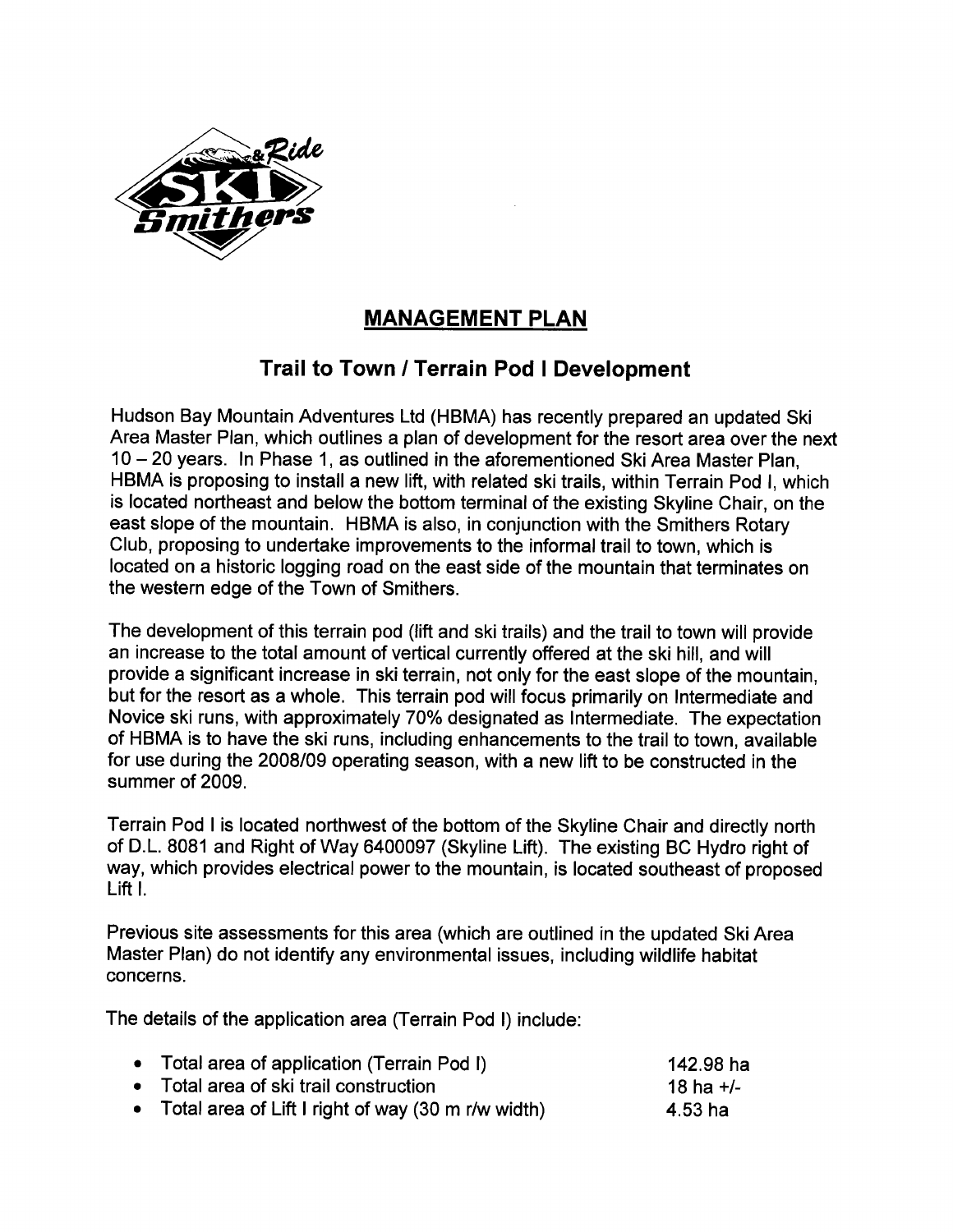. Average length of ski run

. Average verticallrun

 $23$  ha  $+/ 1500 \text{ m} +$ /- $250 \text{ m} +/-$ 

The trail to town is located within the right of way of a historic logging road, constructed on the east slope of Hudson Bay Mountain. This ski trail has been used by Bulkley Valley residents for many years as an informal ski out to the town. HBMA is now proposing that this trail be formalized as part of the ski area's ski terrain and added to the existing Controlled Recreation Area (CRA) and to connect the trail to town to the bottom of Terrain Pod i.

The last section of the existing logging road crosses D.L. 4268, which is private land. Although continuing the trail along the former logging road right of way is preferable until it reaches an existing public road, no formal agreement has yet been reached with the private land owner, and accordingly, an alternate section of trail has been identified that would avoid the need to cross D.L. 4268 (see attached map).

The end of the trail is located at the west end of Zobnick Road, where it intersects with the existing BC Hydro right of way. Although a right of way for Zobnick Road continues up the slope along the southern boundary of D.L. 4268, it is unconstructed beyond the hydro right of way. There is sufficient land within the hydro right of way for construction of a parking area and vehicle turn around, and the existing terrain slopes north and away from Chicken Lake Creek in this location, thus minimizing any potential impacts to the creek.

The width of the trail to town (currently) is estimated at  $8 - 10$  m in width. The grade of the ski trail/logging road is estimated at  $8 - 20$  % maximum, ideal for beginner, novice and low intermediate type of terrain. The proposal to upgrade this trail will be to follow the existing road right of way, widen where possible (potentially up to 20 m wide through the removal of existing brush), provide signage as well as trail maintenance with the use of a groomer, and provide ski patrol services. It will, upon completion, be designated a ski trail, similar to all other ski trails on the mountain. Although the application to expand the CRA identifies a corridor of 40 m, the majority of the trail itself will only be 10 - 20 m in width. The last section of the trail (near the bottom) may be closer to 30 m in width, in part to create trail for all skiing abilities due to steeper terrain conditions. No new crossings of streams are proposed, as existing structures will continue to be used.

The existing ski trail, up to the boundary of D.L. 4268 is ideal in terms of grade and location. However, if access through D.L. 4268 is not possible, a new section of trail will be required. In order to avoid the terrain changes and the extremely steep terrain with grades exceeding 70% or higher, an alternate section of trail will need to be created. Existing terrain along the west side of D.L. 4268 is not suitable for the trail to be located along the property boundary (trail would have to go uphill at that point), therefore the new section, north of Chicken Lake Creek, has been proposed.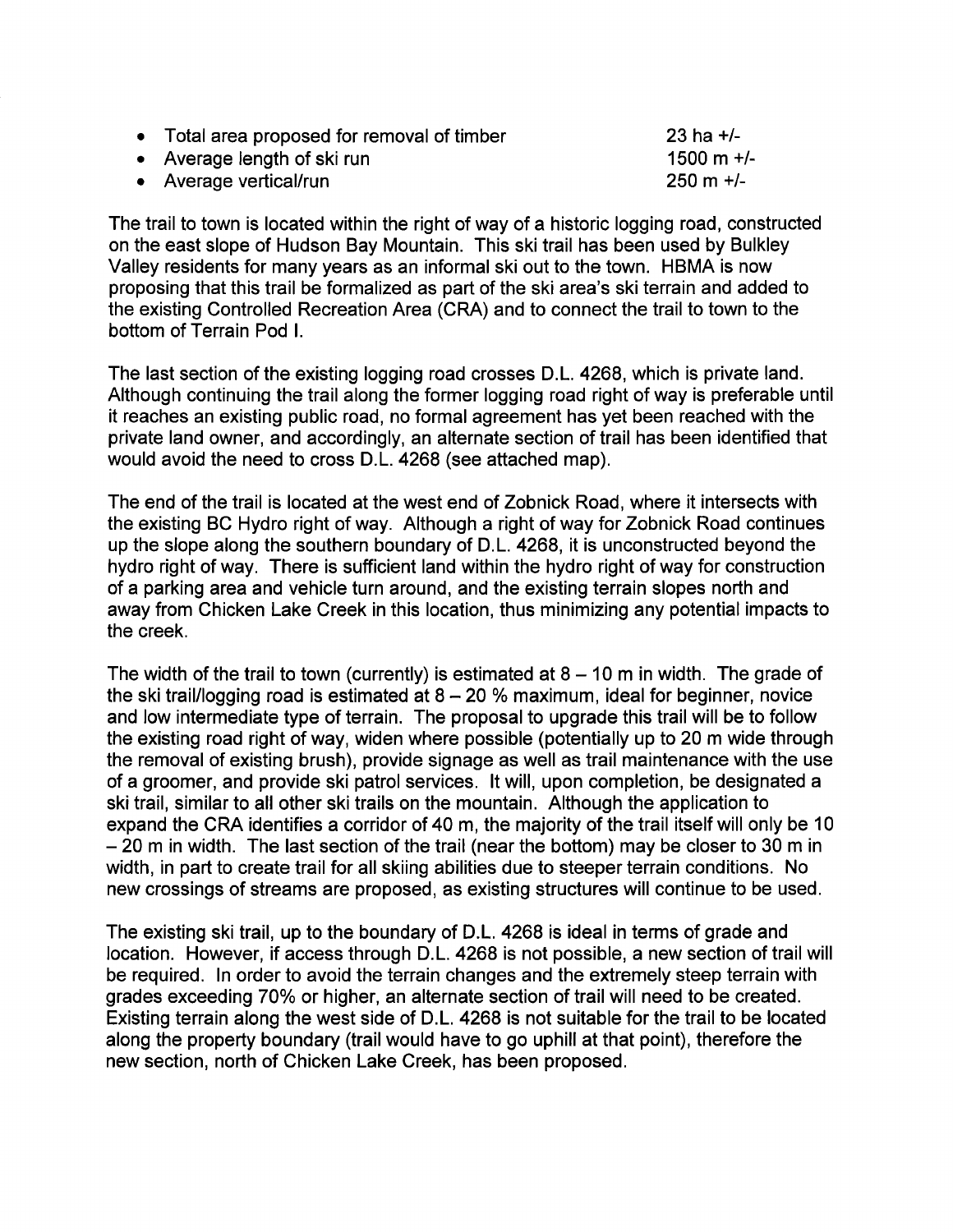This revised trail area will change the concept of a "ski out" type of trail, as it will no longer follow the existing road right of way, and will create a fairly direct fall line traiL. The top of the trail, as it leaves the road right of way, indicates a gradient of approximately 45% for the initial 50 m, then reducing to an average of 30% gradient over the remaining 600 m to the power line and access to the public road. This revised section of trail will be much wider than the section of trail that follows the road right of way, potentially up to 30 m in width in order to allow for steeper terrain and be summer groomed. Although this section will provide good intermediate ski terrain, suitable and safe terrain for beginner, novice and low intermediate skiers will need to be identified (or potentially restrict access at the top of the trail to town to intermediate or higher level of skiers)

Approximately 2.4 ha of timber will need to be removed to facilitate the new section of trail at the bottom of Hudson Bay Mountain.

HBMA will be providing ski patrol services for Terrain Pod I and to the bottom of the trail to town. Although the existing terrain and dense forest cover provides significant deterrence to skiers attempting to ski out of bounds while skiing along the trail to town, appropriate signage, etc will be placed along the trail, advising skiers to remain on the trail and that skiing off the trail is out of bounds and restricted.

| <b>REVISED TRAIL TO TOWN</b> |            |                     |                      |                                |                        |               |
|------------------------------|------------|---------------------|----------------------|--------------------------------|------------------------|---------------|
|                              | TOP<br>EL  | <b>BOTTOM</b><br>EL | <b>VERTICAL</b><br>М | <b>AVERAGE</b><br><b>GRADE</b> | <b>STEEPEST</b><br>50M | <b>LENGTH</b> |
| <b>UPPER</b><br><b>LOWER</b> | 850<br>725 | 725<br>530          | 125<br>195           | 13%<br>24%                     | 20%<br>75%             | 1000<br>800   |
| TOTAL                        |            |                     | 320                  | 18%                            |                        | 1800          |

1. Upper section of trail starts at Bottom Lift I

2. Lower section starts at 750m elevation and existing road, finishes at town power line r.o.w.

Clearing for upper section is estimated at approx. 1 hectare. Assume 1000m X 20m = 20000sq.m. or 2 hectares, divided in half to allow for existing clearing.

Lower section would be approx 800 X 30 = 24000sq.m. or 2.4 hectares of new clearing.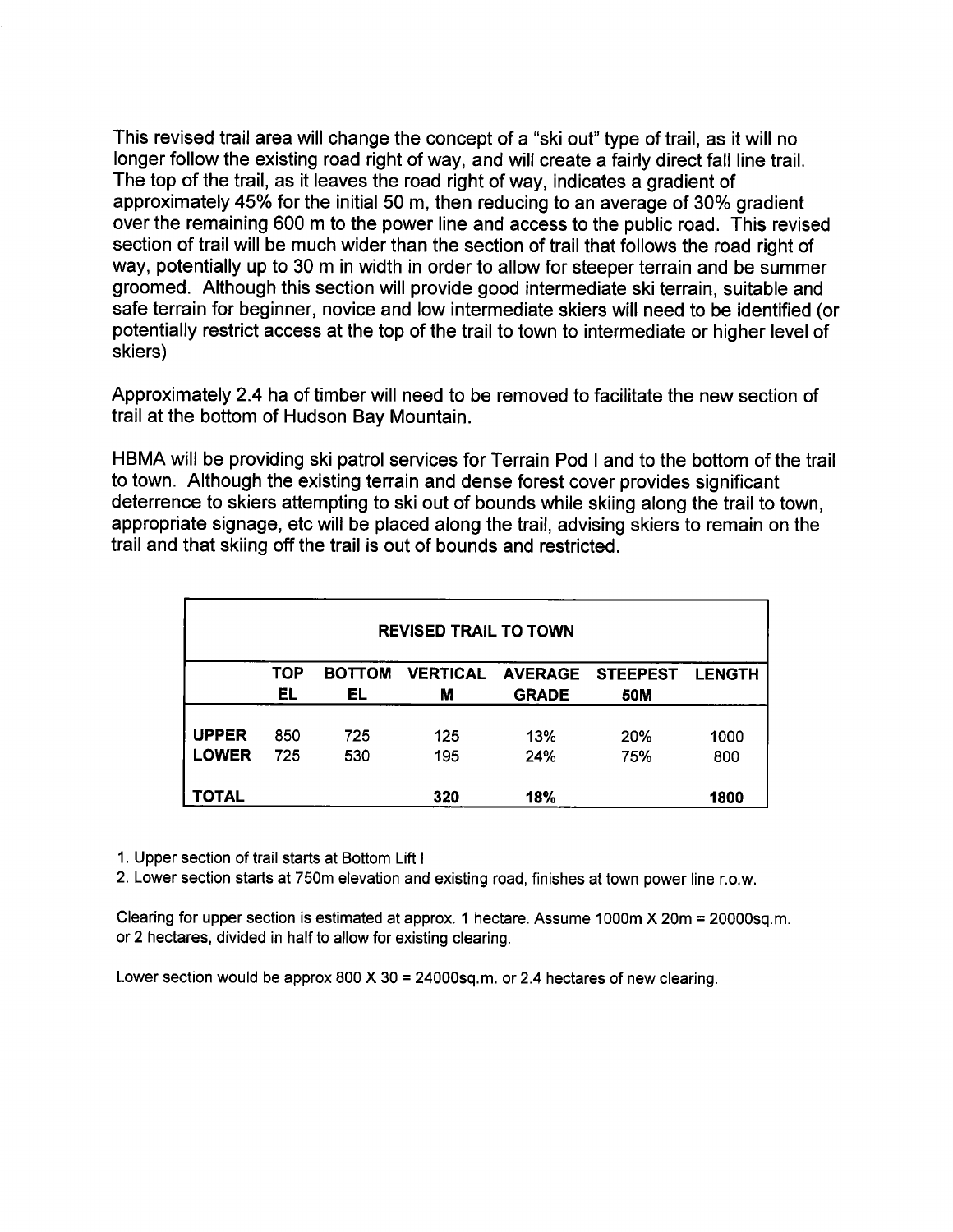### Environmental Setting

Terrain Pod I and the proposed Trail to Town are located within the ESSFwv, ICHmc1 and SBSdk biogeoclimatic subzones (Banner et al. 1996) between 1120 m and 520 m elevation. The majority of the area contains mature to old forests, ranging in age from  $200$  to  $>$  250 years in the upper portions, with younger stands in the lower section ranging in age from 100 to 120 years. High elevation forests are primarily sub-alpine fir (Abies lasiocarpa), with hybrid spruce (Picea englemannii x glauca) and mountain hemlock (Tsuga merfensiana) also present. At the lower elevations, sub-alpine fir is dominant, but western hemlock (Tsuga heterophylla), hybrid spruce and lodgepole pine (Pinus contorfa) can make up over 50% of the stand.

Ecosystems outlined within the Bulkley TSA Predictive Ecosystem Mapping (PEM) show the area being a mixture of mesic and wet-rich types. Approximately 38% of the area are medium nutrient, mesic 01 site-series within the ESSFwv and ICHmc1 subzones, with approximately 46% being richer nutrient, mesic sites (e.g. 05, 06, 08 types). The remainder are wet rich sites  $(-10%)$  and 6% as developed areas.

There are no known fisheries values within the proposed development area (see FISS information available at (http://srmapps.gov.bc.ca/apps/fidq/fissReportProcess.do) although there are downstream fisheries values including spawning cutthroat trout, pink salmon and coho salmon. The closest known spawning area is approximately 1 km downstream near the Smithers Golf Course where cutthroat and coho salmon were observed. It is possible that fish rearing could occur further upstream, but a 2 m cascade located approximately 1.8 km above the powerline right-of-way limits any fisheries use upstream of that point.

Wildlife values in this area include a variety of species typical of forested ecosystems within the Bulkley Valley with common species such as moose, mule deer, marten, black bears, forest songbirds, grouse, and western toad using the area. The lower portion of the Trail to Town is within confirmed mapped moose winter range, with the potential for mule deer using the area during the early and late portions of the winter possible.

#### Environmental Risk Assessment

The proposed development of Terrain Pod I and the Trail to Town will require the clearing of approximately 22.8 and 2.4 ha respectively of forested land. The proposed clearing will remove mature timber, with approximately 65% of the total being in the ESSFwy subzone, 33% in the ICHmc1 and the remaining  $\sim$ 2% in the SBSdk. The PEM indicates that approximately 16 ha (62%) of the clearing will occur in oak-fern or devilclub type sites which are rich-wet habitats that are high value foraging sites for bears and ungulates during the growing season (spring to fall). The remaining areas to be cleared are primarily mesic 01 type sites which can provide high value blue-berry foraging opportunities in the ESSFwv, but do not tend to provide extensive forage opportunities to large mammals in the ICHmc1 due to the limited shrub and herb layer. Overall, the removal of the mature forest types proposed will be limited in comparison to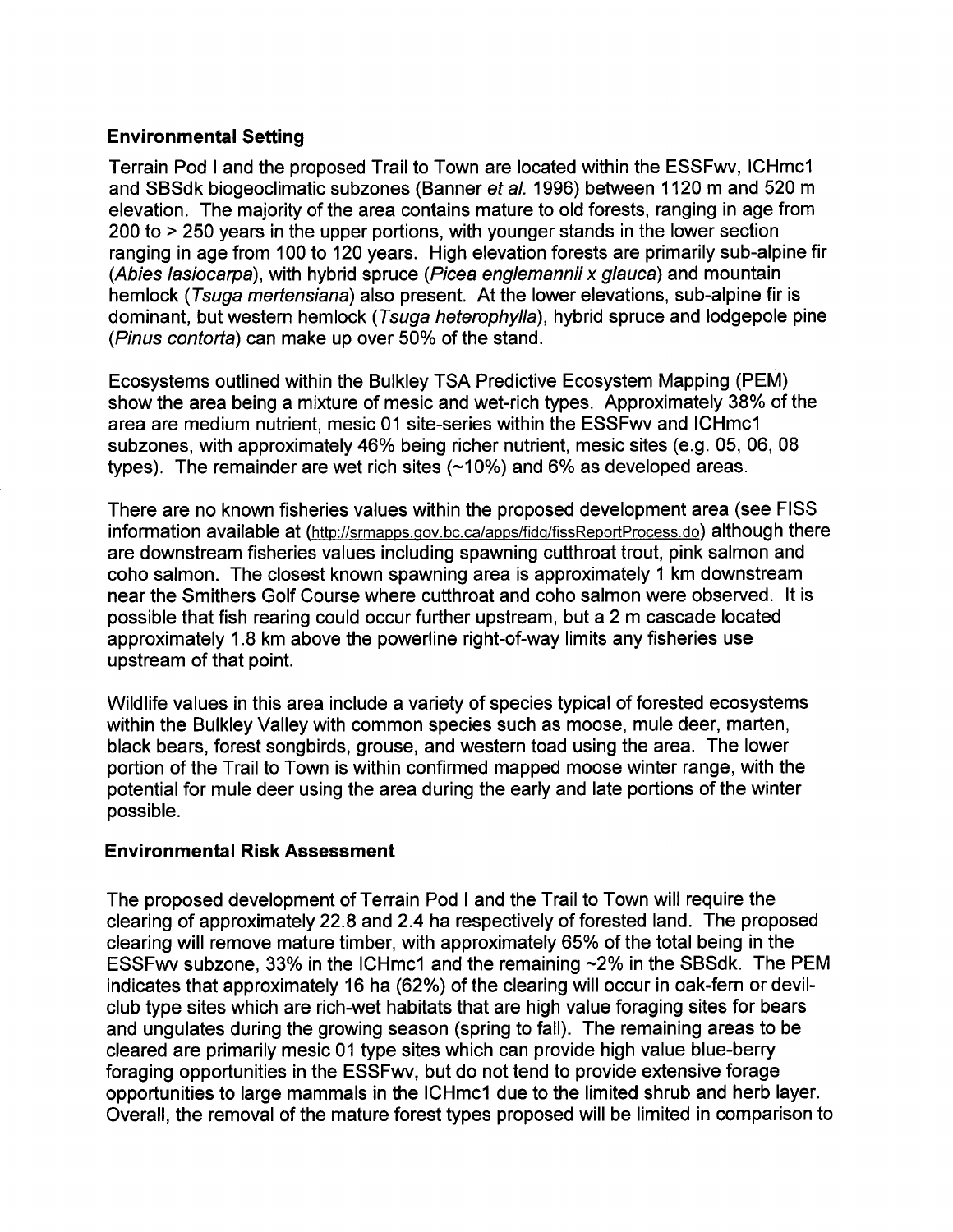the available habitats on the east side of Hudson's Bay Mtn. between Simpson Creek and Dahlie Creek (see Table 1). The runs will be cleared to retain shrub and herbaceous growth (see Proposed Mitigation Measures Section below), which will continue to provide foraging opportunities in these areas for moose and bears, as well as other small mammals, birds and amphibians.

Potential risks to fisheries values are expected to be limited as clearing of riparian habitats will be very limited and there are no fisheries values existing within the upper reaches of Chicken Lake Creek. Maintaining downstream water quality and quantity will be achieved through the application of appropriate mitigation measures such as sediment and erosion control, maintaining riparian management vegetation

and conducting all works around Table 1. Summary of ecosystems cleared. streams in accordance to best management practices (see Proposed Mitigation Measures section below).

The removal of mature forest habitat will affect species that use those habitats for specific habitat features, such as cavity nesting species, which use snags and other wildlife trees for nesting and foraging. The amount of habitat removed is limited, however and there may be opportunities to limit those effects by identification of potential habitat feature trees during the clearing operations and maintaining them (see Proposed Mitigation Measures section below).

| General<br>Ecosystem<br><b>Type</b> | Total<br>Area<br>(ha) | Approx.<br>Area<br>Harvested<br>(ha) | Percent of<br>Ecosystem<br><b>Type</b> |
|-------------------------------------|-----------------------|--------------------------------------|----------------------------------------|
| <b>Alpine</b>                       | 226.6                 | 0.0                                  | 0%                                     |
| Development                         | 126.4                 | 0.0                                  | 0%                                     |
| Moderate                            | 1483.0                | 8.5                                  | $< 1\%$                                |
| Poor                                | 42.6                  | 0.7                                  | 2%                                     |
| <b>Rich-Wet</b>                     | 808.5                 | 15.7                                 | 2%                                     |
| Riparian                            | 32.9                  | 0.3                                  | $< 1\%$                                |
| Rock                                | 56.1                  | 0.0                                  | 0%                                     |
| Unknown                             | 5.7                   | 0.0                                  | 0%                                     |
| Water                               | 0.5                   | 0.0                                  | 0%                                     |
| Wetland                             | 11.6                  | 0.0                                  | 0%                                     |
| <b>Grand Total</b>                  | 2794.0                | 25.2                                 | $< 1\%$                                |

The removal of mature forest will also affect snow interception cover important for moose in the lower elevation areas, although the amount removed will be 2.6 ha  $($  < 1%) of the available 437 ha of delineated moose winter range habitat between Simpson and Dahlie Creeks and therefore the risk is low that this would affect moose winter habitats significantly. The identified mountain goat habitat from the Bulkley Valley SRMP is more than 500 m from the proposed run developments and the habitat is not expected to be used during winter operations as it currently overlaps with

There are no mapped wetland or pond habitats that are expected to be affected by the proposed development, and these features were not observed in a review of the available ortho-photography of the area. The proposed development is therefore not expected to significantly affect breeding amphibians or waterfowl habitats. Movements of amphibians are also not expected to be affected if breeding habitats are available on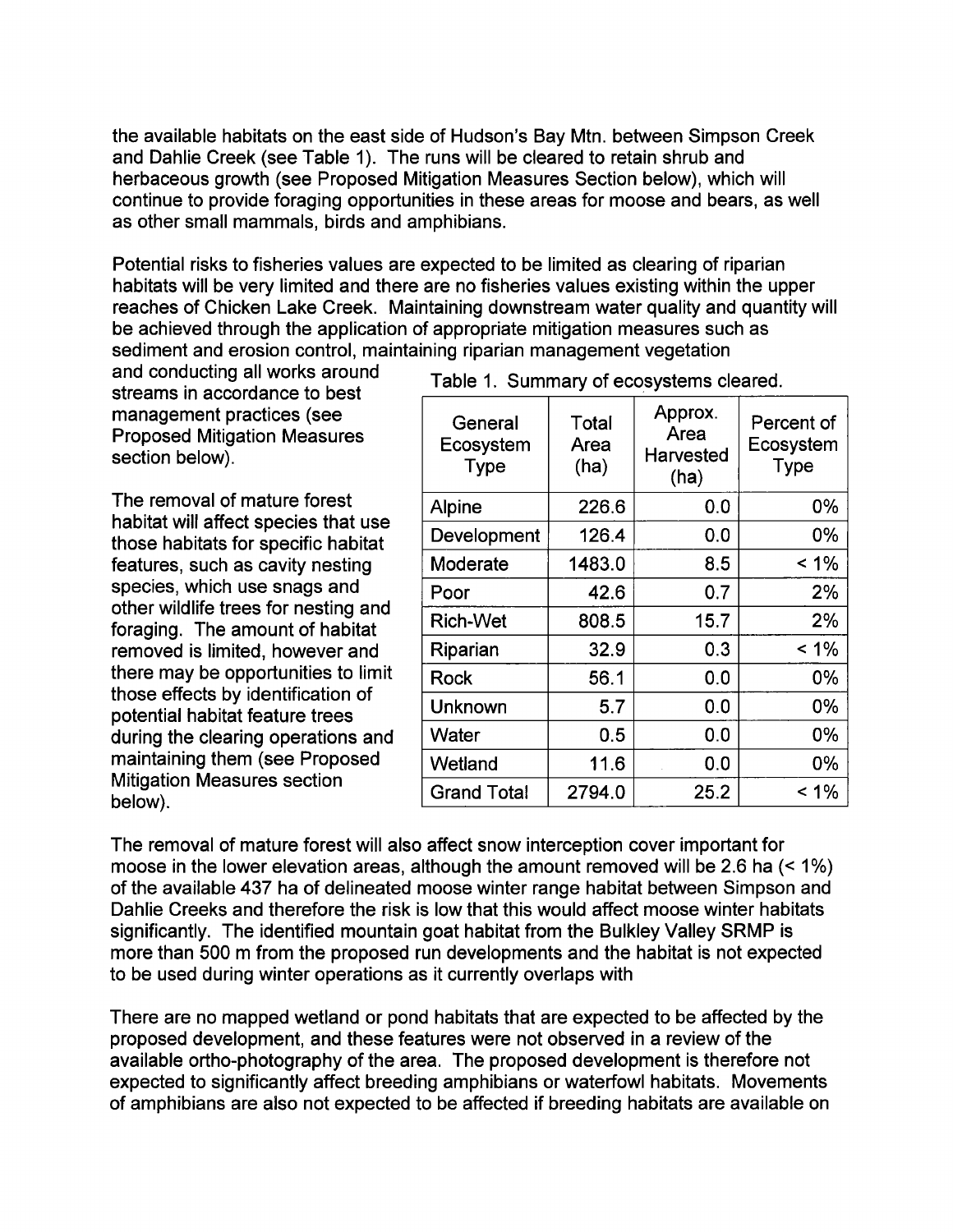one side of the proposed development as the proposed activities related to clearing or operations during the summer will not be intensive or extensive. Runs will be cleared to retain herb and shrub components (see Proposed Mitigation Measures section below), which will retain sufficient cover for amphibian movements across the site during the growing season.

The development of the proposed ski runs and associated road traffic at the bottom of the run, can provide opportunities for conflicts and injuries to both wildlife and humans due to collisions with skiers and vehicles. Quantification of this risk is difficult due to the lack of population data for species such as moose that could be using the area at any given time, as well as variability in skier and vehicle use. Overall, the risk is likely to be limited, but appropriate mitigation measures such as ensuring the wildlife are given the right-of-way, monitoring wildlife use, using appropriate signage and public education programs (see Proposed Mitigation Measures section below) will further reduce that risk.

### Proposed Mitigation Measures to Reduce Risks

A number of mitigation measures are proposed to reduce risks to habitats and risks during the construction and operation of the proposed ski runs and lift. Table 2 outlines the proposed mitigation plans and procedures that would be put into place to reduce risks to the environment, wildlife and fish.

| <b>Type</b>                              | <b>Description</b>                                                                                                                                                                                                                                                                                                                           | <b>Delivery</b><br>Timing              |
|------------------------------------------|----------------------------------------------------------------------------------------------------------------------------------------------------------------------------------------------------------------------------------------------------------------------------------------------------------------------------------------------|----------------------------------------|
| Sediment/<br>Erosion<br>Control<br>Plans | Procedures document for on-ground contractors and<br>environmental monitors outlining methods to control<br>sediment during construction activities. It is not expected<br>that extensive road upgrading will be attempted during the<br>winter season, but when these activities occur measures<br>such as:                                 | Prior to<br>construction<br>activities |
|                                          | • erecting silt fencing, managing water during rain events;<br>• retaining standing timber and riparian vegetation within<br>20 m of Chicken Lake Creek;<br>• where the trail must cross Chicken Lake Creek,<br>retaining riparian brush alongside the creek; and<br>• constructing road crossings as per the Stream Crossing<br>Guidelines. |                                        |
| Stormwater<br>Management<br>Plan         | Plan outlining how rainwater and snow-meltwater will be<br>managed within the development area. Outlines general<br>ditchline construction and maintenance as well as<br>catchment area and potential receiving environments near<br>the parking area.                                                                                       | <b>Prior to Fall</b><br>2008           |

Table 2: Summary of mitigation measures to reduce environmental effects.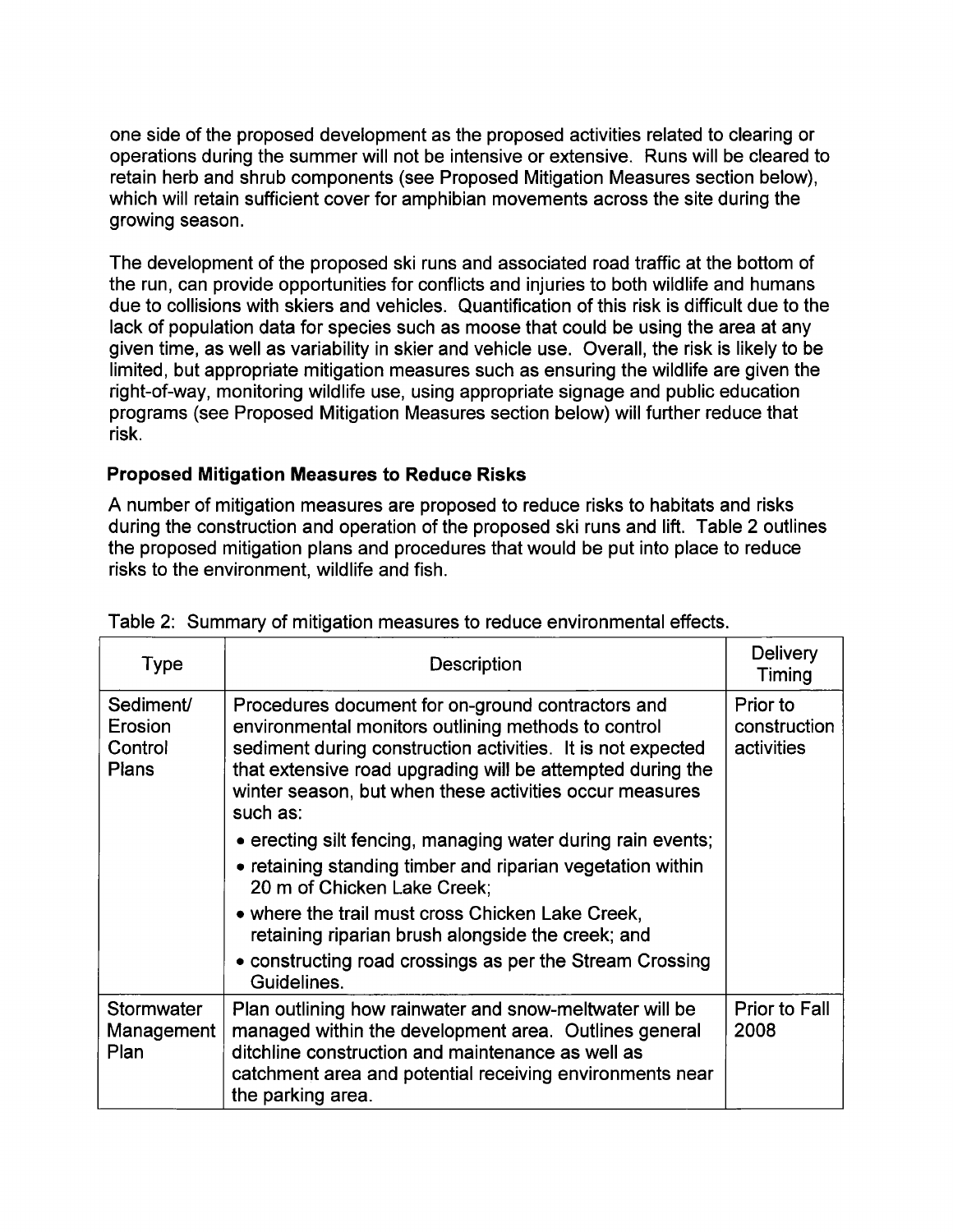| Type                                         | Description                                                                                                                                                                                                                                                                                                                                                                                           | <b>Delivery</b><br>Timing              |
|----------------------------------------------|-------------------------------------------------------------------------------------------------------------------------------------------------------------------------------------------------------------------------------------------------------------------------------------------------------------------------------------------------------------------------------------------------------|----------------------------------------|
| Site-clearing<br>Plan                        | A plan that outlines the amount of clearing, the location<br>and methods of disposing of cleared timber, stumps, slash<br>etc. Clearing will be conducted to retain shrubs and<br>herbaceous materials under 1 m tall. Wildlife trees and<br>snags will be retained where it is safe to do so. Slash and<br>timber will be piled away from riparian areas and burned<br>under appropriate conditions. | Prior to<br>construction<br>activities |
| <b>Public/Users</b><br>Education<br>Strategy | A strategy that would outline the methods used to educate<br>the public and land-owners to ensure environmental<br>damage does not occur. This would include developing<br>signage and interpretive materials to ensure trails are<br>used, avoiding removal of plants and animals, and<br>avoidance of known habitat features.                                                                       | <b>Prior to Fall</b><br>2008           |
| Invasive<br>Weed<br>Management<br>Plan       | A plan that outlines how invasive weed species will<br>managed within the development area. This may include<br>educational information for land-owners, requirements for<br>monitoring and detecting invasive species and the<br>methods that would be used to control those species.                                                                                                                | <b>Prior to Fall</b><br>2008           |